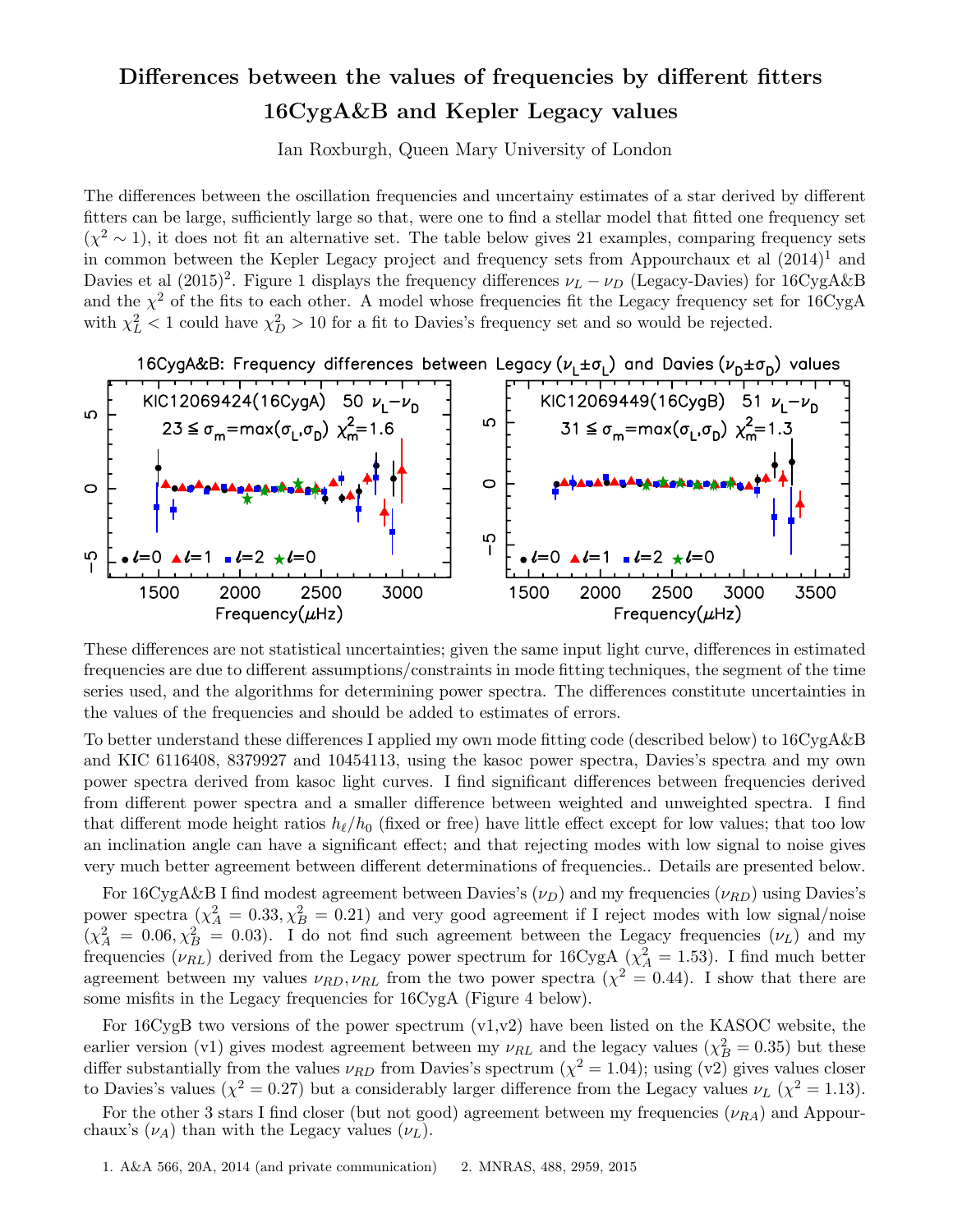## $\chi^2$  of fits of Legacy frequencies to those of Appourchaux and Davies

 $\chi^2_m$  is the fit of Legacy frequencies  $\nu_L \pm \sigma_L$  to Davies's  $\nu_D \pm \sigma_D$ , or Appourchaux's  $\nu_A \pm \sigma_A$ , taking  $\sigma_m = \max(\sigma_L, \sigma_D)$  or  $\max(\sigma_L, \sigma_A)$ ,  $\chi_L^2$  with  $\sigma_L$ ,  $\chi_D^2$  with  $\sigma_D$ ,  $\chi_A^2$  with  $\sigma_A$ .  $n(\nu)$  is the number of frequencies in common,  $n( $\sigma_m$ ) the number of frequencies that agree within  $1\sigma_m$ . 4 examples are shown below.$ 

| Fitter | KIC no   | Δ   | $n(\nu)$ | $n(<\sigma_m)$ | $\chi^2_m$        | $\chi^2_L$        | $\chi_D^2/\chi_A^2$ |
|--------|----------|-----|----------|----------------|-------------------|-------------------|---------------------|
| Davies | 16CygA   | 103 | $50\,$   | 23             | $\overline{1.60}$ | $\overline{1.64}$ | 11.47               |
| Davies | 16CygB   | 117 | $51\,$   | 33             | 1.35              | 1.62              | 1.79                |
| Davies | 8379927  | 120 | 49       | 36             | 0.50              | 0.94              | 0.59                |
| App    | 12317678 | 64  | $52\,$   | 22             | 1.65              | $\overline{2.42}$ | 4.16                |
| App    | 12258514 | 75  | $45\,$   | 34             | 0.87              | 1.23              | 1.06                |
| App    | 12009504 | 88  | $43\,$   | 30             | 0.85              | 1.08              | 1.25                |
| App    | 11081729 | 90  | 40       | 25             | 2.87              | 5.40              | 8.50                |
| App    | 10454113 | 105 | 49       | 34             | 1.05              | 1.31              | 1.67                |
| App    | 10162436 | 56  | 48       | 26             | 1.53              | 1.83              | 1.88                |
| App    | 9812850  | 65  | $48\,$   | 31             | 1.55              | 1.92              | 3.11                |
| App    | 9206432  | 85  | $49\,$   | 36             | 0.86              | 0.98              | 1.44                |
| App    | 9139163  | 81  | $55\,$   | 39             | 1.51              | 2.63              | 1.90                |
| App    | 9139151  | 117 | 34       | 26             | 0.67              | 0.86              | 1.17                |
| App    | 8694723  | 75  | $53\,$   | 40             | 1.01              | 1.47              | 1.22                |
| App    | 8379927  | 120 | 45       | 35             | 0.71              | 1.15              | 0.73                |
| App    | 7206837  | 79  | 43       | 24             | 2.38              | 2.70              | 3.50                |
| App    | 7103006  | 60  | 53       | 33             | 2.11              | 2.54              | 3.42                |
| App    | 6679371  | 51  | $54\,$   | 33             | 1.21              | 1.83              | 1.82                |
| App    | 6508366  | 51  | $50\,$   | 34             | 1.33              | 1.80              | 1.88                |
| App    | 6116048  | 101 | 42       | 23             | 1.63              | 2.23              | 1.77                |
| App    | 2837475  | 76  | 51       | 33             | 1.10              | 1.56              | 1.69                |
| App    | 1435467  | 70  | 45       | 31             | 2.98              | 3.79              | 3.27                |

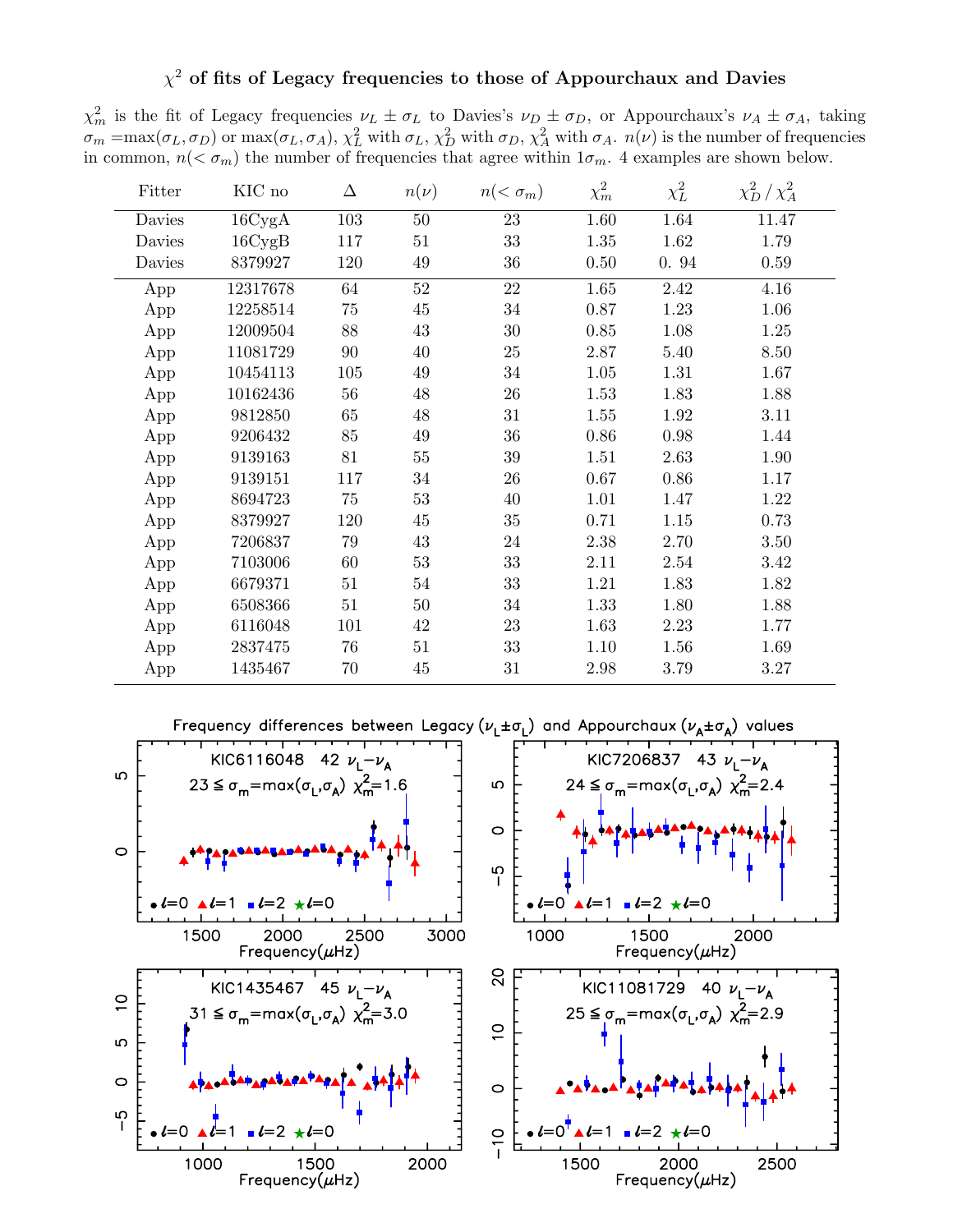# iwr's frequencies ( $\nu_{RL}$ ,  $\nu_{RD}$ ) vs Legacy ( $\nu_L$ ) and Davies ( $\nu_D$ ) values for 16CygA&B

iwr's mode fitting algorithm. For given rotational parameters  $(\omega, i)$  I search for a global fit of symmetric Lorenzian profiles to a section of the power spectrum that includes the region of p-mode power, iteratively updating mode pairs to reach a minimum of a maximum likelihood estimator. The background is determined by fitting a Harvey type function to the high and low frequency extremes and to power minus mode power in windows in the central region and updated after each global iteration.. The starting values are given by local fitting of mode pairs. The mode heights and widths for  $\ell = 1, 2, 3$  are determined by interpolation in the values for  $\ell = 0$  with given (or free) mode height ratios. This procedure is then repeated with different  $(\omega, i)$  to find the best fit. In fitting 16CygA&B I took Davies's central values for  $(\omega, i)$ =(0.496, 56) for A and (0.466, 36) for B, and constant mode height ratios  $h_1/h_0 = 1.554$ ,  $h_2/h_0 = 0.582$ ,  $h_3/h_0 = 0.040$ .

The figures show the differences between my frequencies  $\nu_{RD}, \nu_{RL}$  from the Davies and KASOC power spectra for  $16CygA & B(v2)$ . There is modest agreement with Davies's values for both  $16CygA&B$  (except for modes with low signal/noise) but not with the Legacy values. Moreover my frequencies from the 2 power spectra  $\nu_{RD}$ ,  $\nu_{RL}$  are in modest agreement with each other  $(\chi_A^2 = 0.44, \chi_B^2 = 0.27)$ . This suggests there could be some misfits in the Legacy mode fitting, which is clearly seen for 16CygA on the next page. I also find a closer fit to Appourchaux's values for KIC6116084, 8379927, 10454113 than to Legacy values.

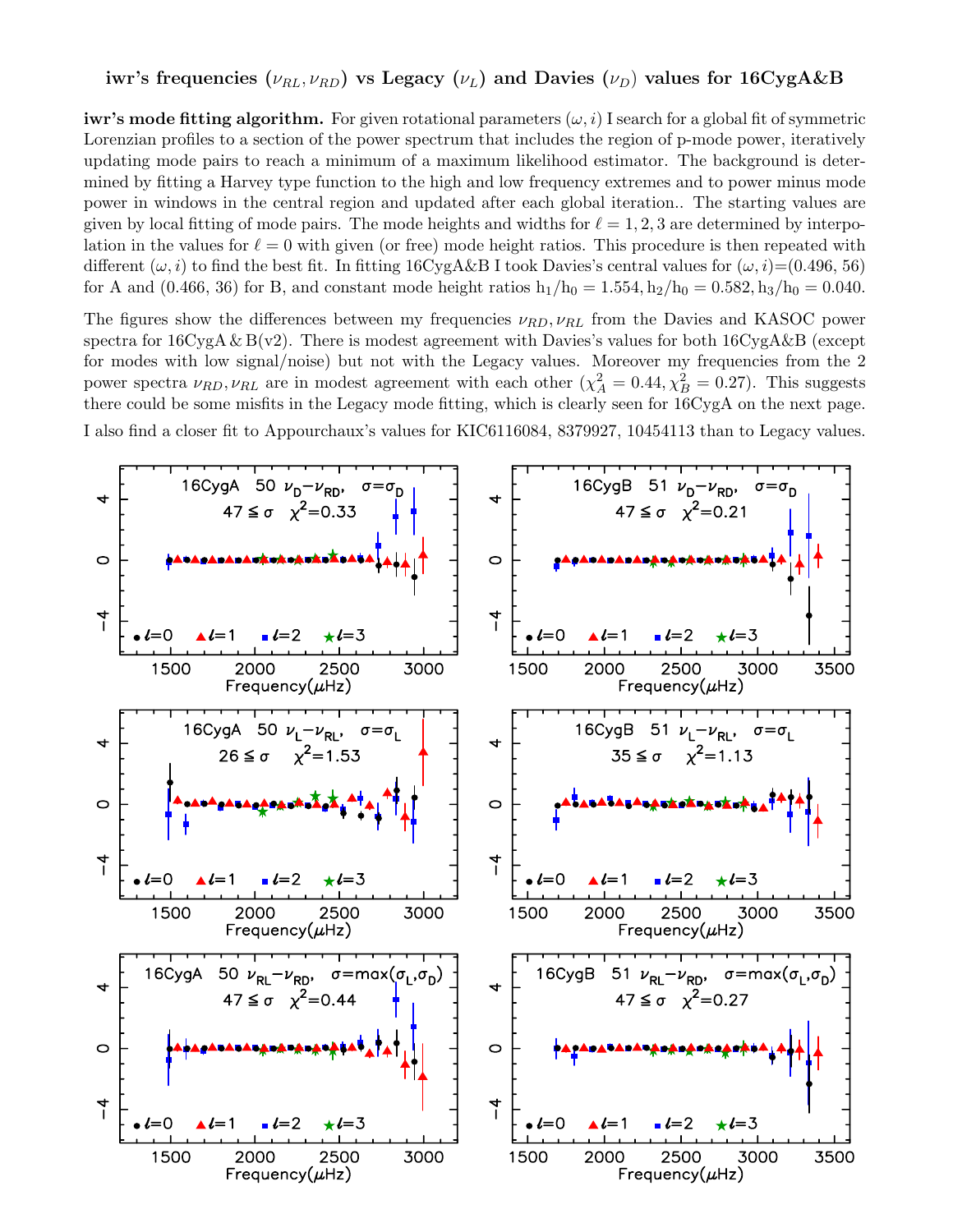## 16CygA: iwr's fit to the Legacy power spectrum and Legacy frequencies and fit to Davies power spectrum and Davies frequencies

The following figure shows (in red) my fit to the full power spectrum used in the Legacy fit (courtesy of M Lund) [kplr012069424 kasoc-wpsd slc v1.pow] overlaid on a  $0.2 \mu$ Hz boxcar of the spectrum around 3 mode pairs and and (in blue) the location of the Legacy frequencies, which are not in agreement. Below is the comparable fit to the Davies power spectrum for 2 of the mode pairs, which are in agreement. This suggests there may be some error in the Legacy fitting algorithm.

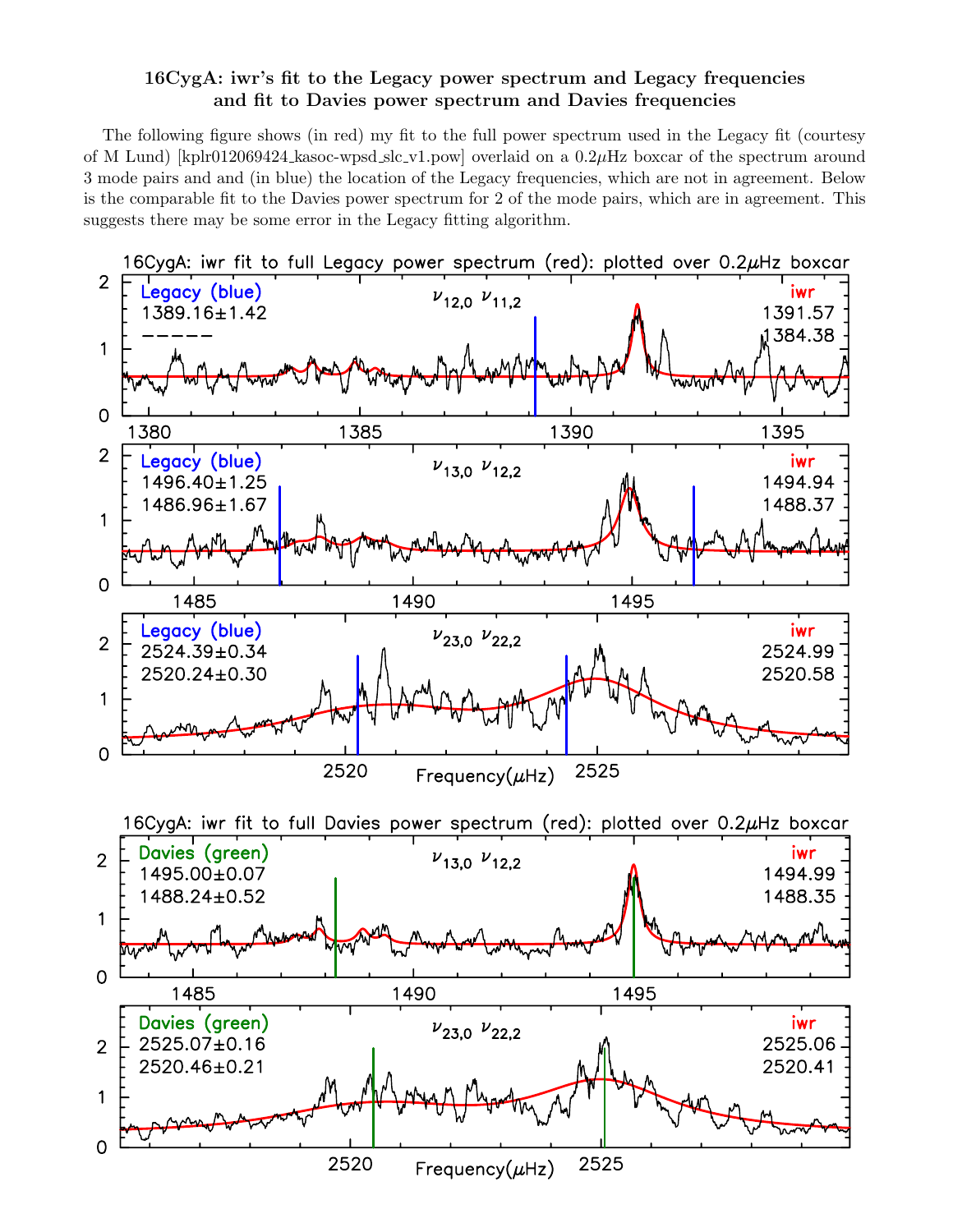#### Frequencies at low signal to noise

As shown above I reproduce Davies's frequencies using Davies's power spectra for 16CygA&B with a  $\chi_A^2 = 0.33$  and  $\chi_B^2 = 0.21$ , the major divergences being at low and high frequencies where the mode heights are small compared to the background and so are very sensitive to modelling of the background, and to the derivation of power spectra from light curves. This, and large mode widths at high frequencies, makes me question the reliability of frequency estimates for low signal to noise.

I define signal/noise (S/N) as the maximum height of a (rotationally split) mode divided by the local background; this is shown in the left panels of the following figure for 16CygA&B for the fits to Davies's power spectra and 16CygB for the kasoc\_v2 power spectrum; all  $\ell = 3$  and some  $\ell = 0, 1, 2$  modes have  $S/N<1$ ; as shown in the top 2 right panels if these modes are excluded the quality of the fit of my frequencies  $(\nu_{RD})$  to those of Davies  $(\nu_D)$  is much improved  $(\chi_A^2 = 0.06, \chi_B^2 = 0.03)$ .

The situation is different for  $16CygB$  (and A not shown) using the kasoc\_v2 power spectrum - there is no improvement in the fit of my frequencies  $\nu_{RL}$  to the Legacy values  $(\nu_L)$  - indeed the  $\chi^2$  of the fit it is slightly worse than when low S/N modes are included.



16CygA&B: iwr S/N=maximum of mode power/background (Davies pspecs) and frequency diferences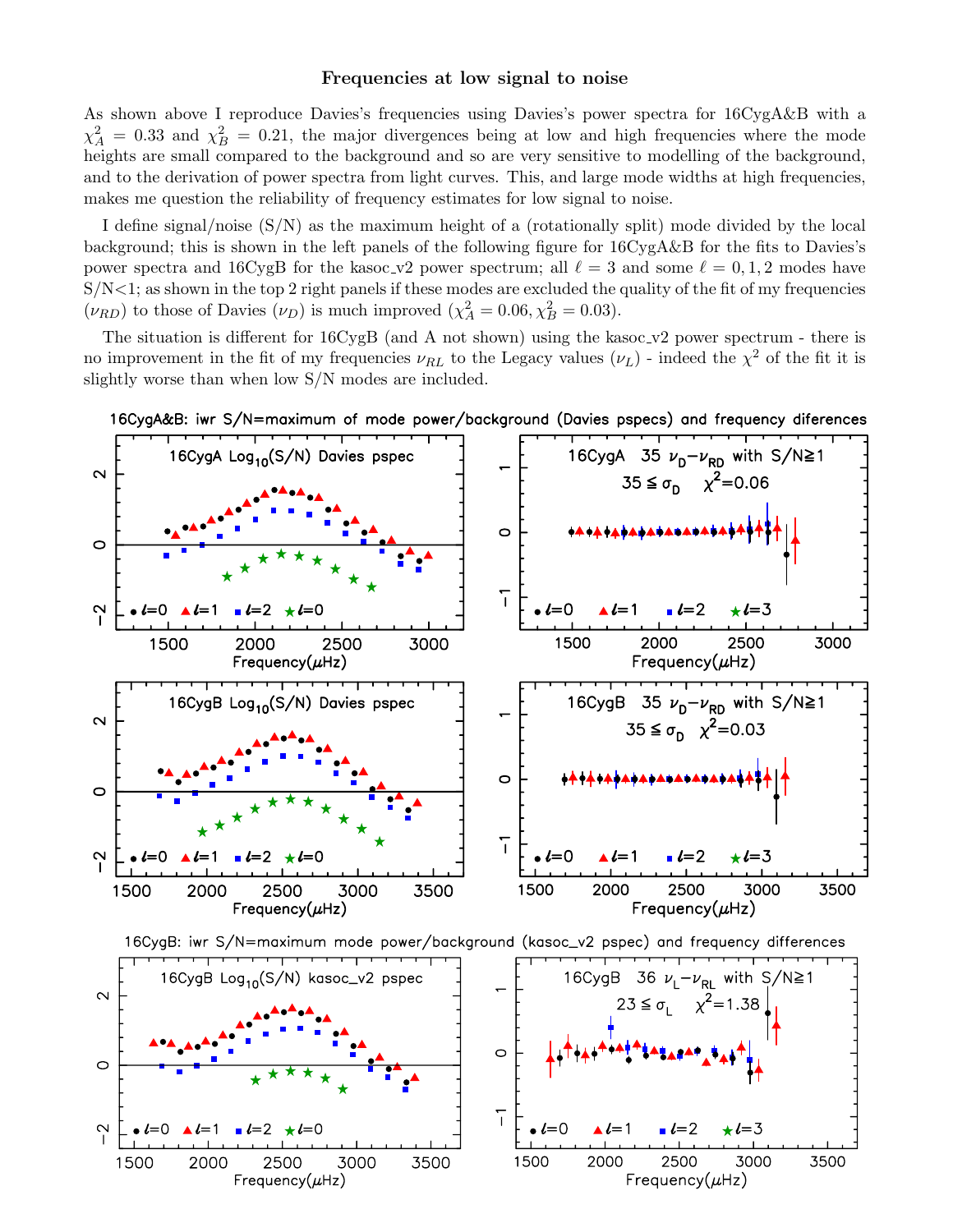#### Dependence of frequencies on power spectra derived from kasoc light curves

The Legacy power spectra for 16CygA&B were derived from weighted kasoc light curves from Q6-Q17.2 whereas Davies used data from Q7-Q16 with smoothing. To explore the dependence of the frequencies on power spectra I derived spectra and frequencies  $\nu_{DT}$  from Davies's time series (private communication) and 3 sets from the kasoc light curves:  $\nu_{12}$  with data from Q6-Q17.2 weighted by the inverse of the flux error;  $\nu_{10}$  from Q7-Q16 also weighted, and  $\nu_n$  unweighted from Q7-Q16. I removed bad data (Inf and zero), had no gap filling, used the Lomb-Scargle algorithm and determined frequencies with the same routine as fits to the Legacy and Davies power spectra  $(\nu_{RD}, \nu_{RL})$ . The top 2 panels show near perfect fits of  $\nu_{DT}$  to my  $\nu_{RD}$  for all frequencies indicating that there is no error in my power spectrum routine.

The bottom 4 panels show the best fits of frequencies from the my power spectra  $(\nu_{12}, \nu_{10}, \nu_n)$  from the kasoc light curves to those from from Davies's and Legacy power spectra taking the Legacy uncertainties on frequencies  $\chi^2$  is for modes with  $S/N \ge 1$  and  $\chi_f^2$  for all frequencies. Not surprisingly the  $\nu_{RD}$  best fit  $\nu_n$  and  $\nu_{12}$  best fit  $\nu_{RL}$ . The fits of  $\nu_{12}$  to  $\nu_n$  for S/N≥1 both have  $\chi^2 = 0.21$ , and  $\sim 0.25 - 0.5$  for full sets.

This suggests that differences in the derivation of power spectra from light curves can lead to nonnegligible frequency differences in the frequencies.



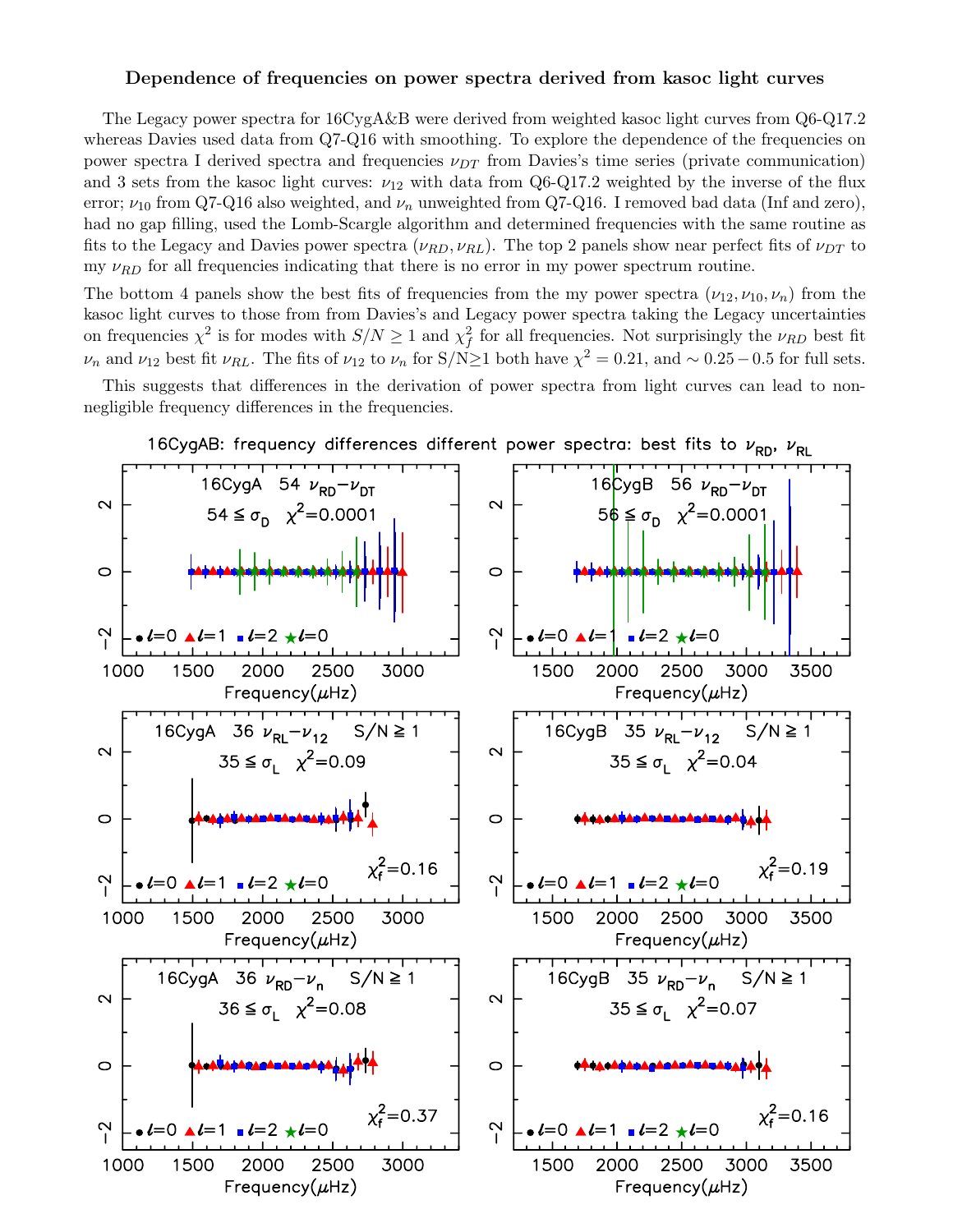## Uncertainties in mode fitting - mode heights

As stated above my fits to the power spectra had mode height ratios taken to be constant and with (my standard) values  $h_1/h_0 = 1.554$ ,  $h_2/h_0 = 0.582$ ,  $h_3/h_0 = 0.040$  which correspond to visibility coefficients for a limb darkening law  $f(\mu) = 0.3 + 0.7\mu$  (cf Roxburgh & Voontsov, 2006)<sup>1</sup>. I here explore the consequences of alternative fitting models on the results for 16CygB using Davies's power spectrum. I took the following models:

- 1. No  $\ell = 3$  modes: The standard values  $h_1/h_0 = 1.554, h_2/h_0 = 0.582$  but setting  $h_3 = 0$
- 2. Highest ratios :  $h_1/h_0 = 1.688, h_2/h_0 = 0.800, h_3/h_0 = 0.109$ , limb darkening law  $f(\mu) = \mu$
- 3. Lowest ratios :  $h_1/h_0 = 1.333, h_2/h_0 = 0.313, h_3/h_0 = 0$ , limb darkening law  $f(\mu) = 1$ .

4. Free ratios :  $h_1/h_0$ ,  $h_2/h_0$ ,  $h_3/h_0$  unconstrained but lying between the values in 2) and 3) above. (Davies et al (2015) take mode heights to be free parameters in their fits to  $16CygA\mathscr{B}B$ .)

The results are displayed in the following diagram which gives the differences in frequencies relative to my standard fits  $\nu_{RD}$ . Neglecting the  $\ell = 3$  modes has a negligible effect on the frequencies but of course decreases the quality of fit of the model to the power spectrum Only the lowest ratios have a substantial effect on the values of the frequencies, the difference to the standard values decreasing as the height ratios are increased. Letting the ratios be free of course gives the best quality of fit to the power spectrum since there are more adjustable parameters - but I question whether this is reasonable. It may possibly be justified on the grounds that mode heights are not simply given by limb darkening and may vary with frequency, taking them as free parameters gives some idea of the uncertainties in the frequencies due to uncertainties in mode height ratios.

In my fitting routine I include  $\ell = 0, 2$  mode pairs at either end of the range to allow for the contribution of tails outside the frequencies to be determined - changing the constraints on these end values has negligible effect of the values of the frequencies of the modes whose values are sought,